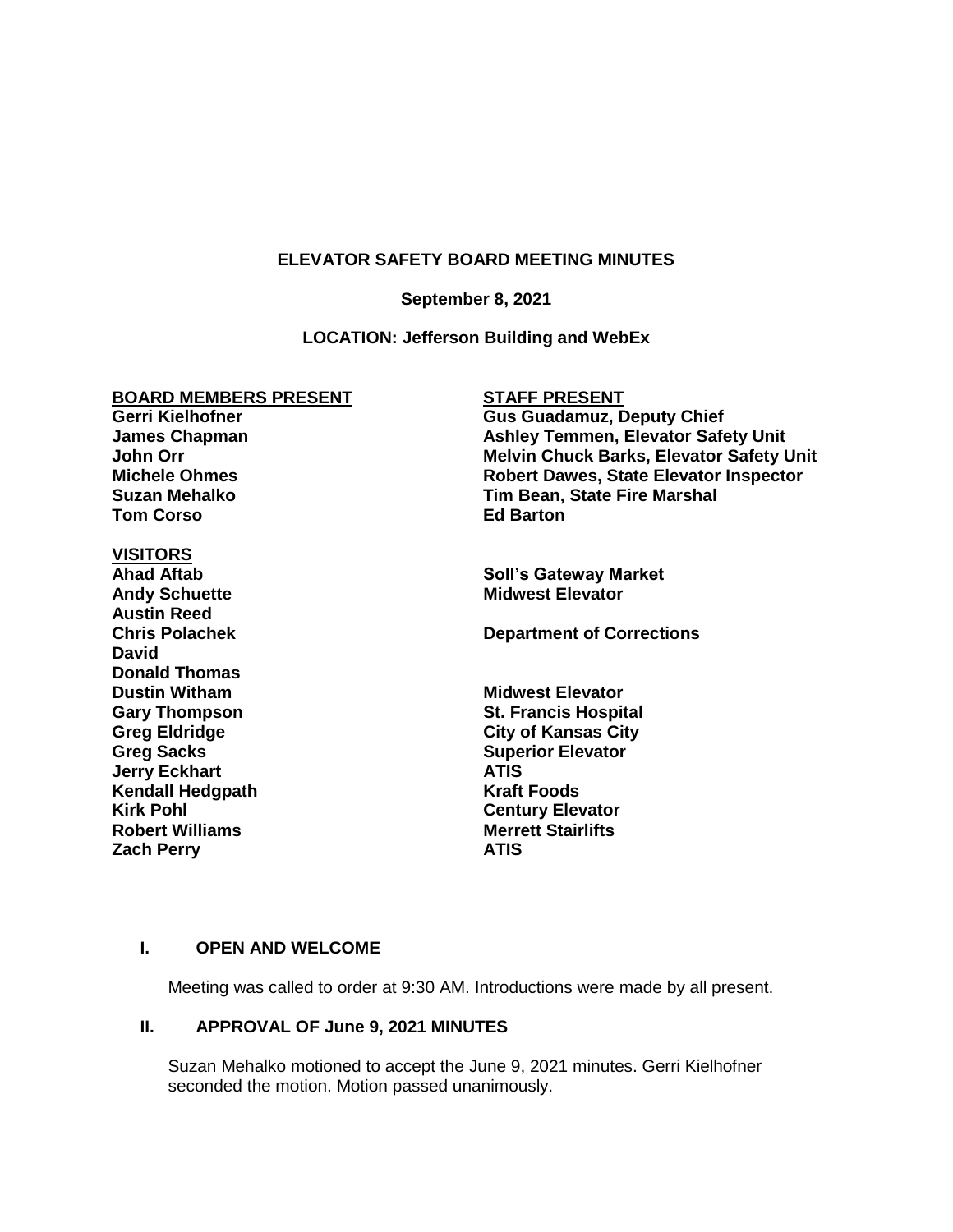# **III. APPROVAL OF June 18, 2021 EMAIL MINUTES**

Suzan Mehalko motioned to accept the June 18, 2021 minutes. Gerri Kielhofner seconded the motion. Motion passed unanimously.

## **IV. APPROVAL OF August 31, 2021 EMAIL MINUTES**

Suzan Mehalko motioned to accept the August 31, 2021 minutes. Gerri Kielhofner seconded the motion. Motion passed unanimously.

## **V. VARIANCE REQUEST ST. FRANCIS HOPSITAL**

The location is requesting a variance for an allowance of time in the amount of one year to obtain bids and capital to install Emergency Power Signal in the lobby at the designated landing.

#### **State IDs: 79, 80**

## **Code Reference: Emergency or Standby Power A17.1-2004 2.27.2.3**

Gerri Kielhofner motioned to grant the variance. Tom Corso seconded the motion. Motion passed unanimously.

# **VI. VARIANCE REQUEST KRAFT FOODS**

The location is requesting a variance to not require smoke detectors or other automatic fire initiating devices.

## **State ID: 1539**

## **Code Reference: Phase I Emergency Recall Operation by Fire Alarm Initiating Devices A17.1-2016 2.27.3.2.1**

Jim Chapman motioned to table the variance until a cover to lock out call buttons and signage stating no one is to ride the elevators can be provided. Michele Ohmes seconded the motion. Motion passed.

## **VII. VARIANCE REQUEST WRDCC**

The location is requesting a variance to allow operation without Phase II operation overriding security for floor buttons due to security reasons.

## **State IDs: 2326, 2327, 2328, 2329, 2330**

## **Code Reference: Phase II Car Button Override A17.1-2004 2.27.3.3.1(a)**

Tom Corso motioned to grant the variance. John Orr seconded the motion. Motion passed.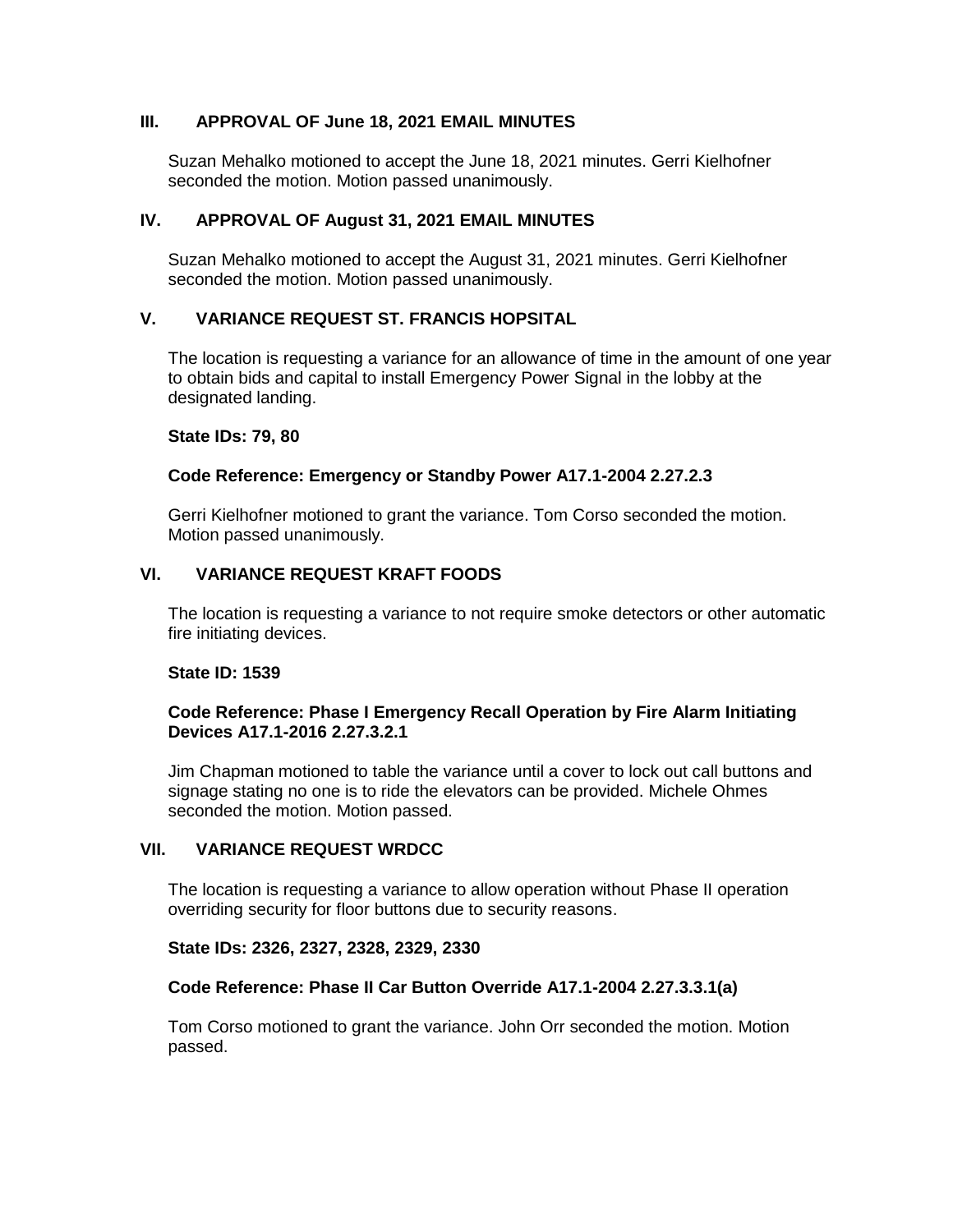# **VIII. VARIANCE REQUEST SOLL'S GATEWAY MARKET**

The location is requesting a variance to allow operation without all rooms having a selfclosing and self-locking door and will be operable from an interior space without use of a key.

# **State ID: 6525**

# **Code Reference: 11 CSR 40-5.065(h)(2)**

Jim Chapman motioned to grant the variance. Gerri Kielhofner seconded the motion. Motion passed.

# **IX. VARIANCE REQUEST ST. LOUIS CITY HALL**

The location is requesting a variance to allow installation of video text communications. Instructions for inspecting this equipment will be included as part Maintenance Control Program, On-Site Documentation.

## **State IDs: 10870, 13366, 13367, 13368**

## **Code Reference: Emergency Communications A17.1-2019 2.27.1.1.3**

Michele Ohmes motioned to grant the variance. Suzan Mehalko seconded the motion. Motion passed unanimously.

# **X. VARIANCE REQUEST 8 TH & PINE WEST**

The location is requesting a variance to allow air conditioning equipment to be located directly above elevator equipment

## **State ID: 15707**

## **Code Reference: A17.1-2016 2.8.5.1**

Tom Corso motioned to grant the variance. Suzan Mehalko seconded the motion. Motion passed unanimously.

# **XI. VARIANCE REQUEST LAFAYETTE PREP ACADEMY**

The location is requesting a variance to allow a residential inclined vertical platform lift in a commercial use.

## **State ID: 25547**

# **Code Reference: A18.1-2014 Part 3**

Jim Chapman motioned to deny the variance. Gerri Kielhofner seconded the motion. Suzan Mehalko sustained. Motion passed unanimously.